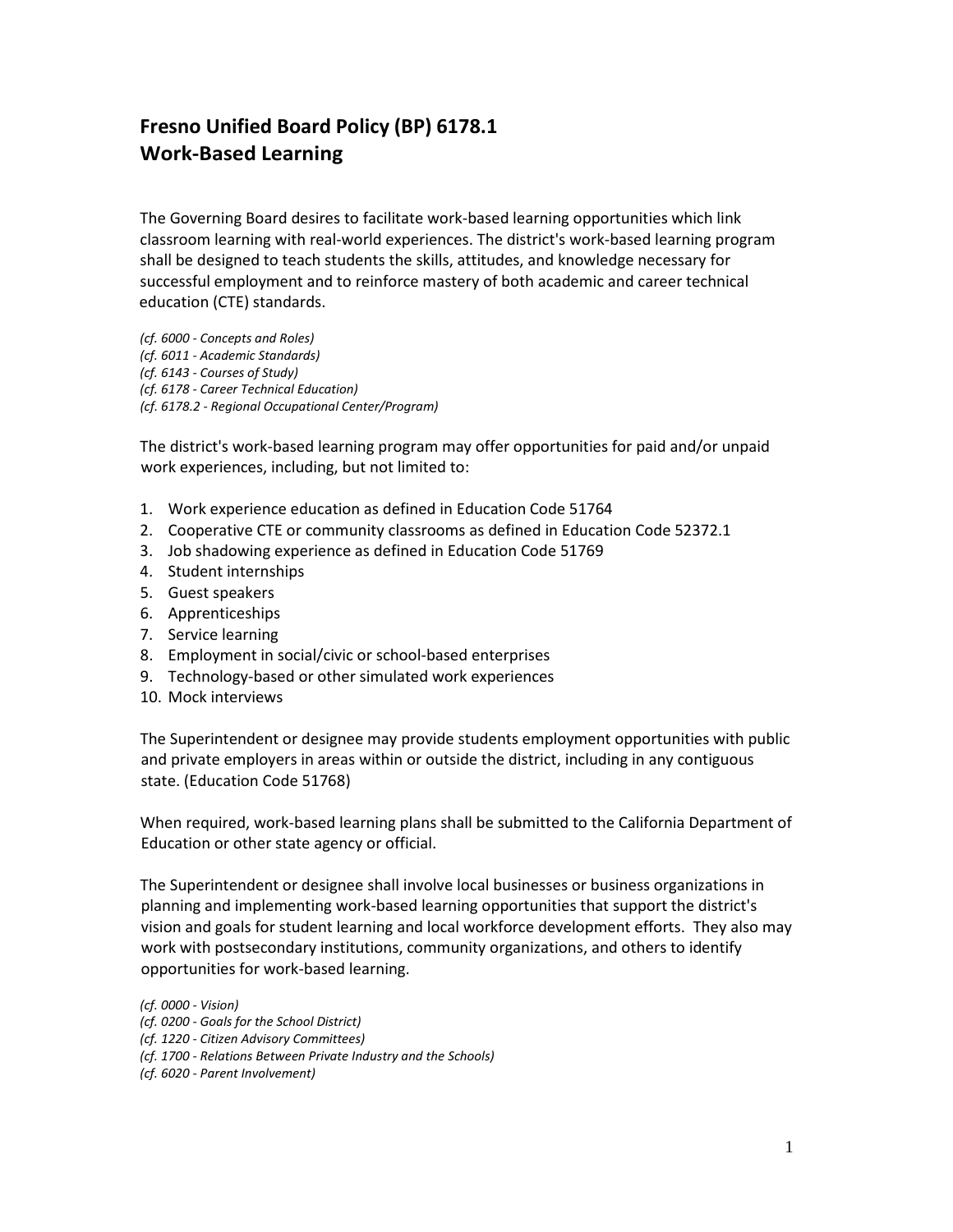When required by law, the Superintendent or designee shall develop a written training agreement with the employer that describes the conditions and requirements to be met by all parties and shall develop an individual training plan for each student which outlines the objectives or competencies that the student is expected to accomplish at the work site. (5 CCR 10070-10071, 10087, 10108)

To ensure appropriate guidance and supervision of participating students and maximize the educational benefit from placement in any work-based learning program, district staff shall coordinate with the workplace supervisors or mentors.

A minor student shall be allowed employment through a paid work-based learning program only if they have been issued a work permit, in accordance with law, Board policy, and administrative regulation. (Education Code 49113, 49160)

## *(cf. 5113.2 - Work Permits)*

All laws or rules applicable to minors in employment relationships shall be applicable to students enrolled in work-based learning programs. (Education Code 51763)

The Superintendent or designee shall ensure that any student participating in a work-based learning program off school grounds is covered under the employer's or district's insurance, as applicable, in the event the student is injured.

*(cf. 3530 - Risk Management/Insurance) (cf. 5143 - Insurance)*

The Superintendent or designee shall ensure that any teacher-coordinator of a work-based learning program possesses the appropriate credential issued by the Commission on Teacher Credentialing. (5 CCR 10075, 10080, 10100)

### *(cf. 4112.2 - Certification)*

The Superintendent or designee shall maintain records related to each student's participation in the district's work-based learning program, including, but not limited to, the student's individualized training plan, employment hours and job site, work permit if applicable, the employer's report of student's attendance and job performance, the teacher-coordinator's consultations and observations, and reports of the student's grade and credits earned.

### *(cf. 5125 - Student Records)*

The Superintendent or designee shall periodically report to the Board regarding program implementation and effectiveness, including, but not limited to, rates of student participation in work-based learning programs and assessment results of participating students.

*(cf. 0500 - Accountability)*

*Fresno Unified School District prohibits discrimination, harassment, intimidation, and bullying based on actual or perceived race, color, ethnicity, national origin, immigration status, ancestry, age, creed, religion, political affiliation, gender, gender identity, gender expression, genetic information, mental or physical disability, sex,*